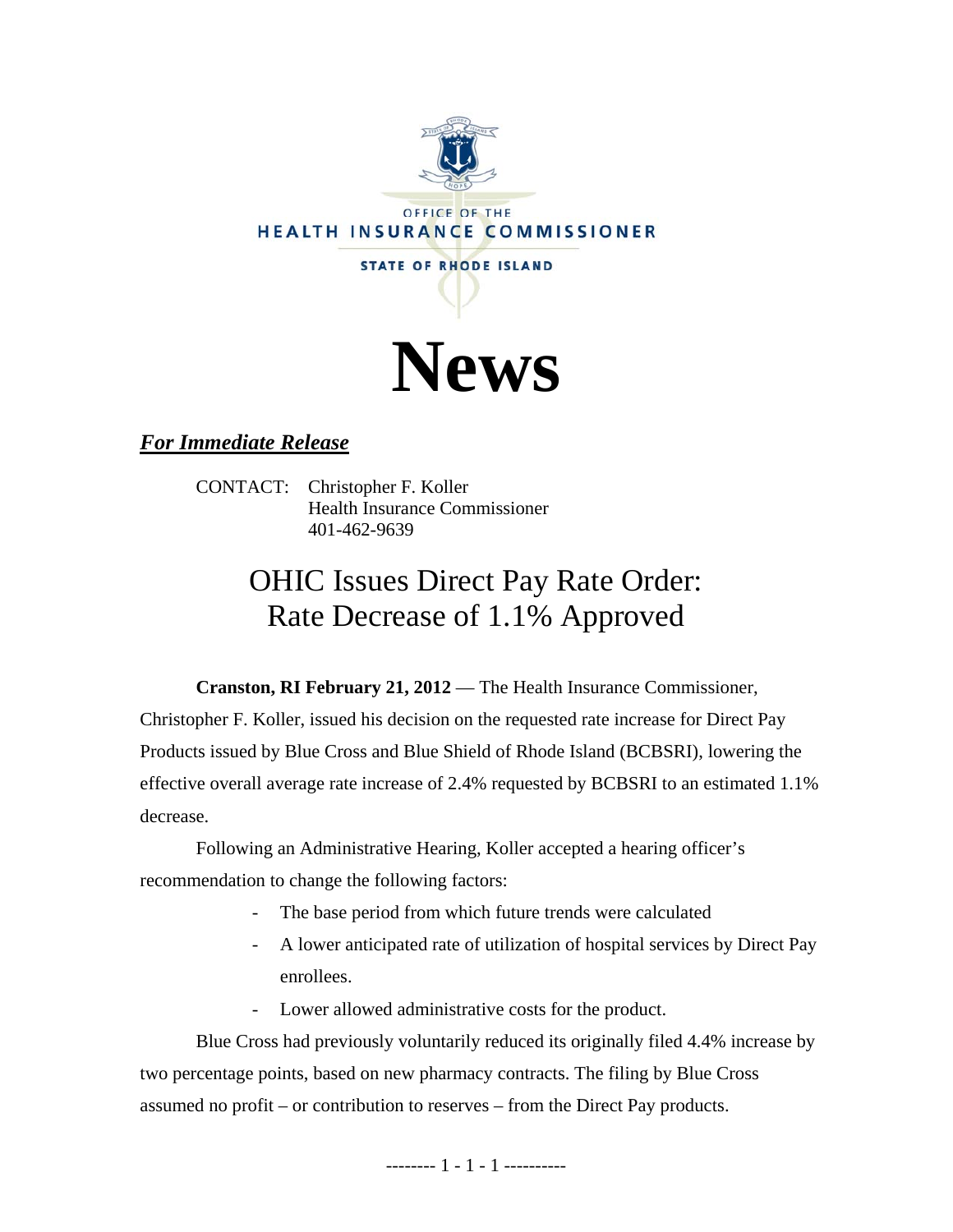The rate decreases go into effect for enrollees renewing their coverage on or after April 1 and unlike previous rates will be in effect for 18 months – until the implementation of Federal Health Reform. The decreases also are an average – some subscribers will see increases and some greater decreases.

The rate changes will be for significantly different products for Direct Pay subscribers. Concurrent with this filing, Blue Cross announced its plans to change all its Direct Pay Products, offering benefit designs intended to be more similar with the products it sells in its small employer and large employer markets. In every instance the products will involve greater cost sharing of medical services for enrollees. The new products – some of which contain subscriber incentives for wellness and preventive care - on average will cover about 93 percent of the medical costs covered by the previous products.

Finding that the proposed set of products proposed to be offered by Blue Cross emphasized high cost sharing products, and failed to offer subscribers adequate product choice with respect to cost sharing options, Koller also ordered Blue Cross to develop an additional product with less cost sharing - consistent with the array of products envisioned to be available to individuals under the Affordable Care Act.

In accepting the hearing officer's recommendation, Koller said "Blue Cross has responded to several issues identified in last year's filing and continues to work to improve the long term affordability of health care in Rhode Island. While lower up front rates that will be in effect for a year and half are welcome for Direct Pay subscribers, I am concerned with the level and type of cost sharing assumed in the products being introduced. As January 1, 2014 approaches, the Office's order starts to align Rhode Island's individual health insurance market with what is envisioned under the Affordable Act.

Blue Cross may accept the decision of the Health Insurance Commissioner or appeal it in Court.

#### **XXXXXXXXXXXXXXX**

#### **About Direct Pay**

Direct Pay is individual and family insurance for subscribers who have no access to employer-based insurance. Currently there are approximately 14,000 Direct Pay subscribers and dependents who have a choice of products. They can be

-------- 2 - 2 - 2 ----------